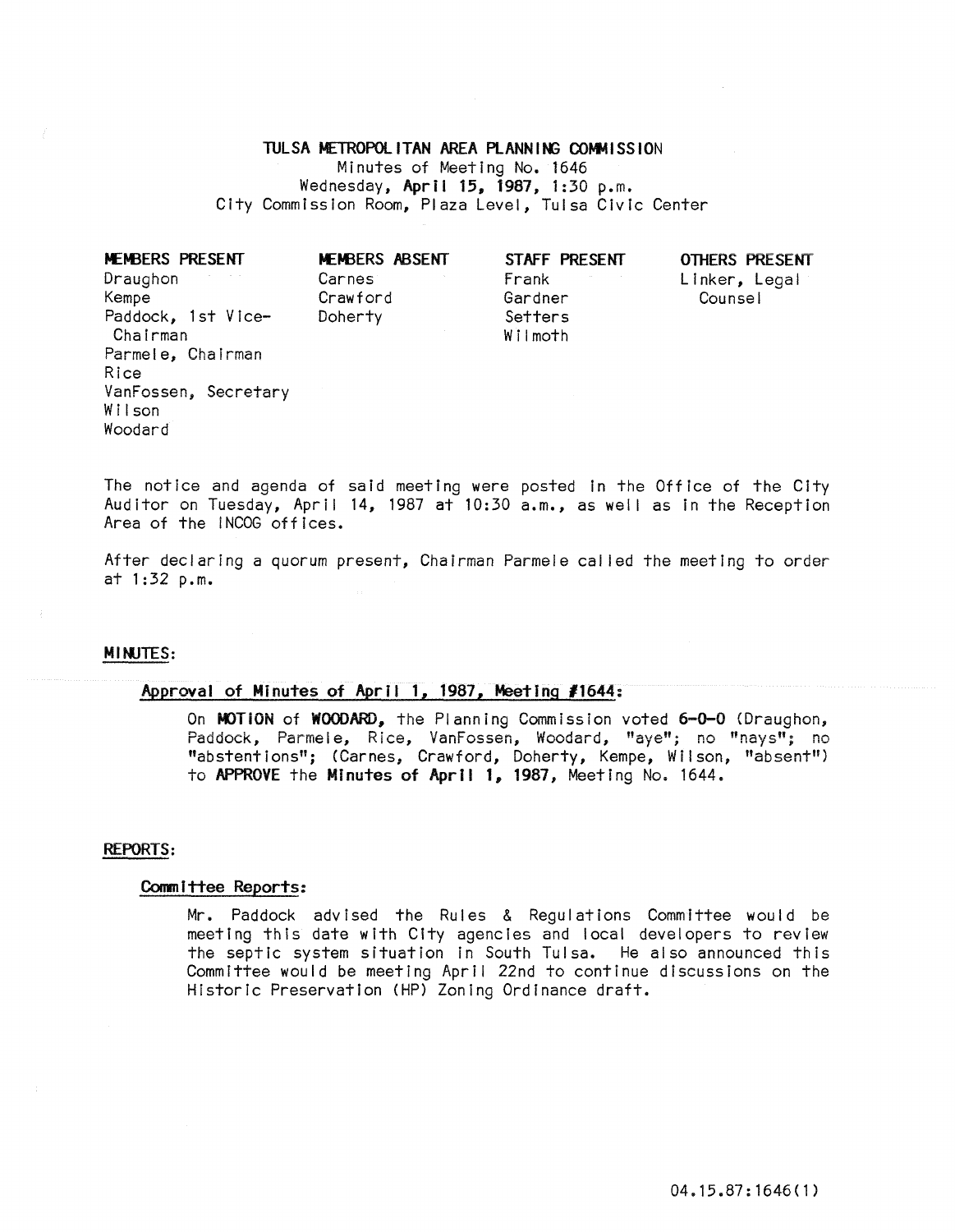# SUBDIVISIONS:

#### PRELIMINARY PLAT APPROVAL:

# Trail's End (PUD 424)(2814) 81st Street North & North 129th East Avenue (RS)

This plat has a "sketch plat" approval by TAC on 2/26/87, as per conditions listed in the minutes thereof. A copy was provided for Information, with Staff comments In the margin. Some condItions have been met regarding the redesign and stub street.

TMAPC Staff has been advised that there may be difficulty in obtaining sewer service for this tract. Other development Inside the City of Owasso Is being processed and will probably take priority over development outside the city limits. Applicant was advised to work with Owasso officials for sewer service. A release letter wll I be required (condition  $#4$ ). Health Department advised staff prior to meeting that they had no problems with the plat and sewer service requIrements would be through Owasso.

The TAC voted unanimously to recommend approval of the PRELIMINARY plat of Trail's End, subject to the following conditions:

- 1. All conditions of PUD 424 shall be met prior to release of final plat, including any applicable provisions in the covenants or on the face of the plat. Include PUD approval date and references to Section 1100-1170 of the Zoning Code, in the covenants.
- 2. Identify and show on plat:
	- (a) East 81st Street North on the west side of North 129th East Avenue. (Verify this street name).
	- $(b)$  Show Owasso City Limits on face of plat and on location map.
- 3. Utility easements shall meet the approval of the utilities. Coordinate with Subsurface Committee If underground plant is planned. Show additional easements as required. Existing easements should be tied to or related to property lines and/or lot lines. (PSO and ONG will require some additional easements.)
- 4. Water and sewer plans shall be approved by the The City of Owasso prior to release of final plat. Include applicable language for water and sewer facilities In covenants. A release letter will be required from Owasso.
- 5. Pavement or landscape repair within restricted water line, sewer line, or utility easements as a result of water or sewer line or other utility repairs due to breaks and failures, shall be borne by the owner(s) of the lot(s). (Include paragraph in Section I-C.)
- 6. Paving and/or drainage plans shall be approved by the County Engineer, Including storm drainage and detention design subject to criteria approved by the County Commission.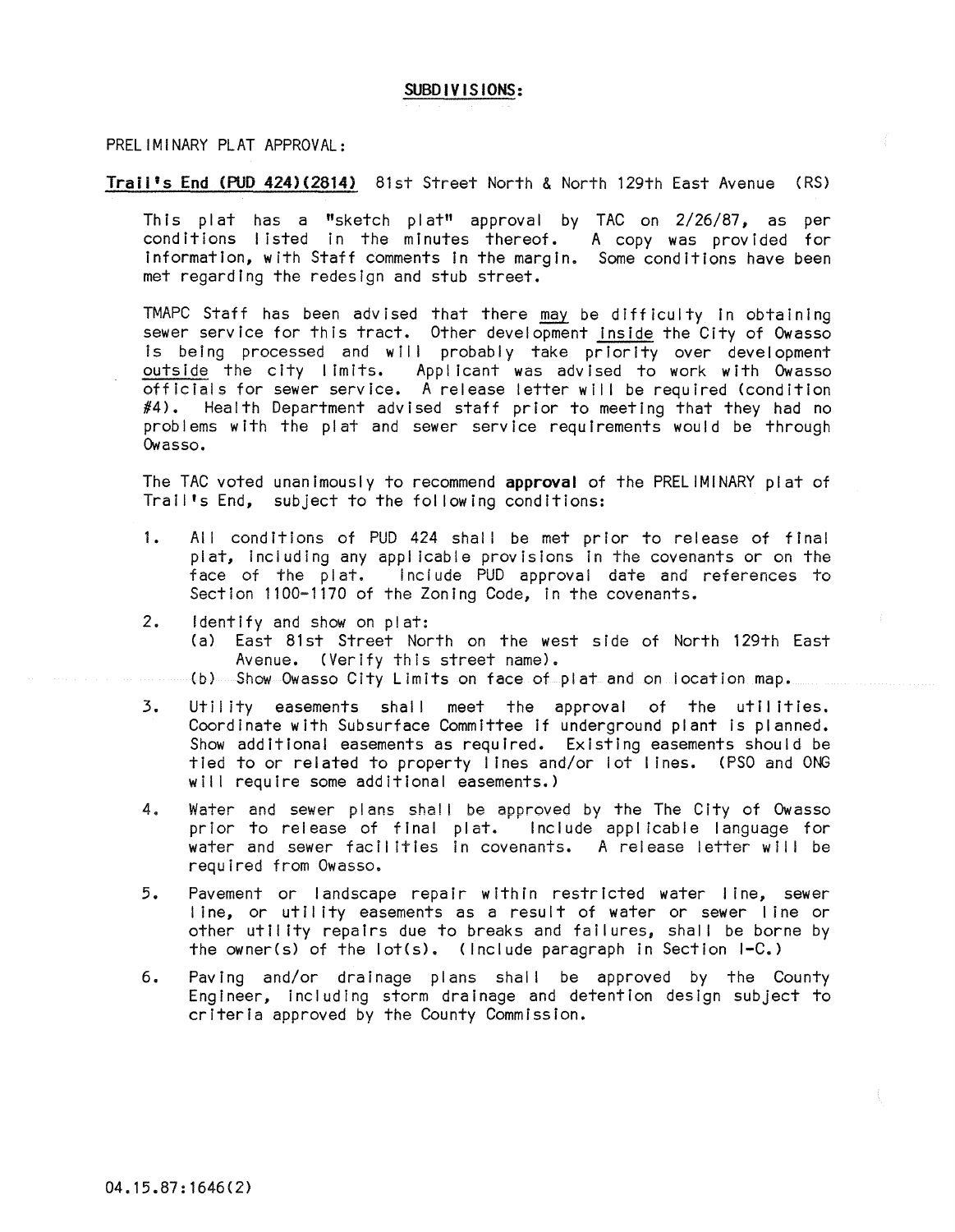# Preliminary Plat: Trail's End - Cont'd

- 7. A topo map shall be submitted for review by the Technical Advisory Committee (Subdivision Regulations). Submit with drainage plans as directed.
- 8. Street names shall be approved by County Engineer.
- 9. All curve data, including corner radii, shall be shown on final plat as applicable.
- 10. Bearings, or true north-south, etc., shal I be shown on perimeter of land being platted or other bearings as directed by County Engineer.
- 11. All adjacent streets, Intersections, and/or widths thereof shall be shown on plat. See #2 above.
- 12. The method of sewage disposal and plans therefore, shal I be approved by the City-County Health Department.
- 13. All lots, streets, building I ines, easements, etc., shall be completely dimensioned.
- 14. A Corporation Commission letter (or Certificate of Nondevelopment) shall be submitted concerning any oil and/or gas wells before plat is released. A building line shall be shown on plat on any wells not officially plugged.
- 15. Completely revise Section VI of covenants to reflect PUD approvals and conditions. Also omit reference to Owasso In title of plat (this Is County).
- 16. The zoning application CZ-155 and PUD 424 shall be approved and the resolution therefore publ ished before final plat Is released. Plat shall conform to the applicable zoning approved. Zoning approved by TMAPC on 2/11/87 and County Commission on 3/9/87; resolution pending. PUD 424 approved by TMAPC 3/18/87. Pending approval of County<br>Commission and publication of resolution. Hold final plat for Commission and publication of resolution. resolutions/publications.
- 17. This plat has been referred to Owasso because of its location near or Inside a "fence line" of that municipality. Additional requirements may be made by the applicable municipality. Otherwise only the conditions listed apply.
- 18. Although the PUD does Include the east 20 acres, It has been designated "Development Area B" and is not included in this plat. PUD documentation is required on the east 20 acres and may be by separate Instrument.
- 19. A "Letter of Assurance" regarding Installation of improvements shal I be submitted prior to release of final plat, including documents required under Section 3.6-5 of Subdivision Regulations.
- 20. All (other) Subdivision Regulations shall be met prior to release of final plat.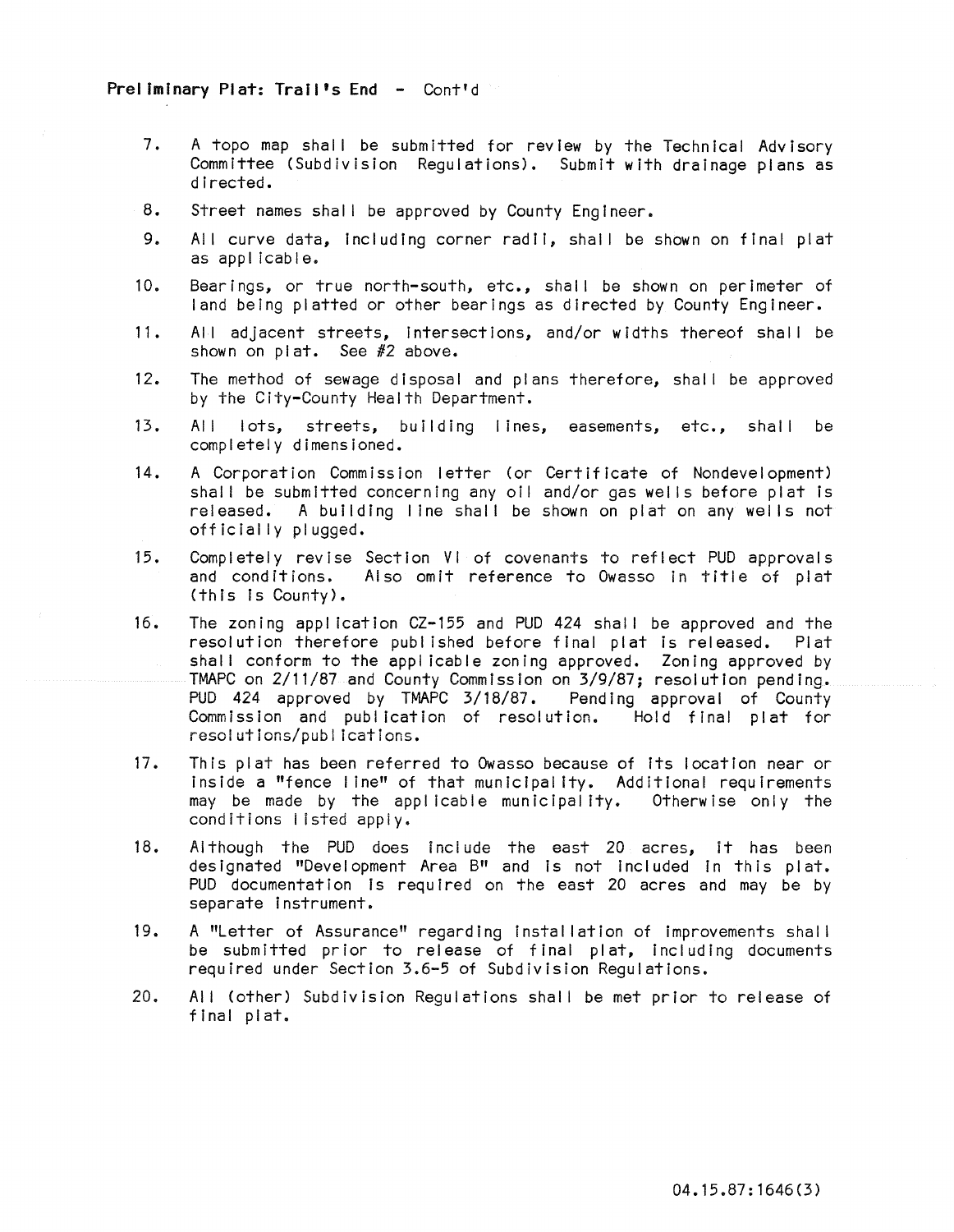# Preliminary Plat: Trail's End - Cont'd

#### Comments & Discussion:

Mr. Wilmoth advised that this would be on Owasso utilities, but was outside the Owasso city I imlts and would be placed on a waiting list. He added this was not a condition for approval and commented all the other conditions were routine and Staff recommended approval.

# TMAPC ACTION: 7 members present

On **MOTION** of **WOODARD**, the Planning Commission voted 6-0-1 (Draughon, Paddock, Parmele, Rice, VanFossen, Woodard, "aye"; no "nays"; Kempe, "abstaining"; (Carnes, Doherty, Wilson, Crawford, "absent") to APPROVE the Preliminary Plat for Trail's End, as recommended by Staff.

# REQUEST FOR WAIVER (Section 260):

# CZ-85 (Unplatted)(2984) SW/c of 101st Street & South 129th East Avenue (CS)

This is a request to waive plat requirements on two small parcels of land approximately 20' x 50' each to permit construction two outdoor advertising signs in the CS district. The entire ten acres was zoned CS and is subject to platting. However, there are no development plans or platting anticipated In the near future, so the request Is only to waive plat on those two small parcels which would include the sign and some working room around It. Staff has no objection to the request since development of the entire acreage will require platting and be processed In the usual manner. For the record, the drawing submitted by Staff shows the future right-of-way requirements on this tract (which the signs will clear). In the event that street Improvements on these two arterials Is necessary prior to platting, the TMAPC may want to require dedications at this time. Staff has only worked with the sign company and has had no contact with the owner regarding dedication of right-of-way.

#### Comments & Discussion:

Commissioner Rice advised that he had talked with the owner and the owner was supportive of this request for waiver. Mr. Paddock inquired If Staff was requesting TMAPC action on the dedication of right-of-way at this time. Mr. Wilmoth stated that if this was not platted in the near future,<br>then dedication would not be needed. Commissioner Rice stated he then dedication would not be needed. understood that It may be several years before any action would be taken for a plat on this property, and there were no plans for the property other than use for these two signs. Chairman Parmele agreed that dedication would be appropriate at the time of platting.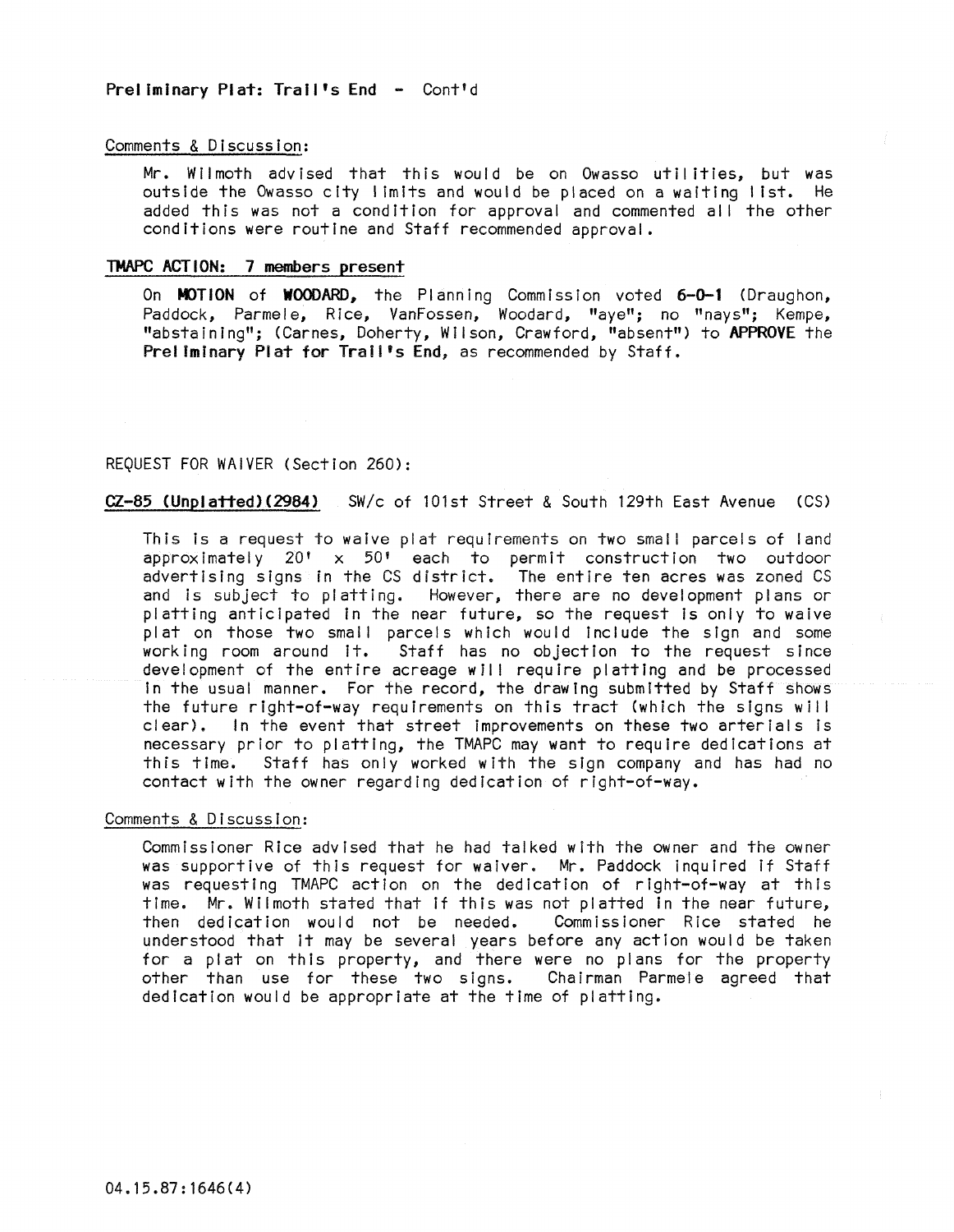#### TMAPC ACTION: 7 members present

On MOTION of RICE, the Planning Commission voted 7-0-0 Kempe, Paddock, Parmele, Rice, VanFossen, Wilson, Woodard, "nays"; no "abstentions"; (Carnes, Doherty, Crawford, "absent") the Waiver Request for CZ-85, as recommended by Staff. (Draughon, "aye"; no to APPROVE

#### CORRECTION TO RECORDED PLAT:

Alexander Trust Amended (2593) South 93rd East Avenue, South of the BA Exprwy

An error has been discovered in a lot dimension on Lot 7, Block 3 and is being corrected by this document. It does not affect any easements and/or right-of-way. The original plat was approved by the TMAPC on April  $6$ , 1966. Staff recommends approval, subject to review of the format of the document by the City Legal Department.

#### TMAPC ACTION: 7 members present

On MOTION of KEMPE, the Planning Commission voted 7-0-0 (Draughon, Kempe, Paddock, Parmele, Rice, VanFossen, Woodard, "ave"; no "navs"; no Parmele, Rice, VanFossen, Woodard, "aye"; no "nays"; no "abstentions"; (Carnes, Doherty, Wilson, Crawford, "absent") to APPROVE the Correction to the Recorded Plat of Alexander Trust Amended, subject to review of the format of the document by the City Legal Department.

#### REQUEST TO REINSTATE FINAL PLAT APPROVAL:

South Point (3483) 115th & South Hudson Avenue (expired 10/1/80) (RS-2)

Mr. Wilmoth reviewed the letter submitted requesting this action, advising that the project was dropped in 1979 based on a requirement by the Water Department for one-half mile of off site 12" waterline, which was too expensive to be feasible at that time. As the water I ine would not be a requirement at this time, the the appl icant requests reinstatement of the final plat. Mr. Wilmoth pointed out that this is in an area that does not have any sewer and was approved for septic tanks in 1979. However, the Health Department Is now Indicating that they would not be In favor of a reinstatement. Mr. Wilmoth advised that Staff recommended, as a compromise, putting this back in the process as a preliminary approval, which would require TAC review and new release letters.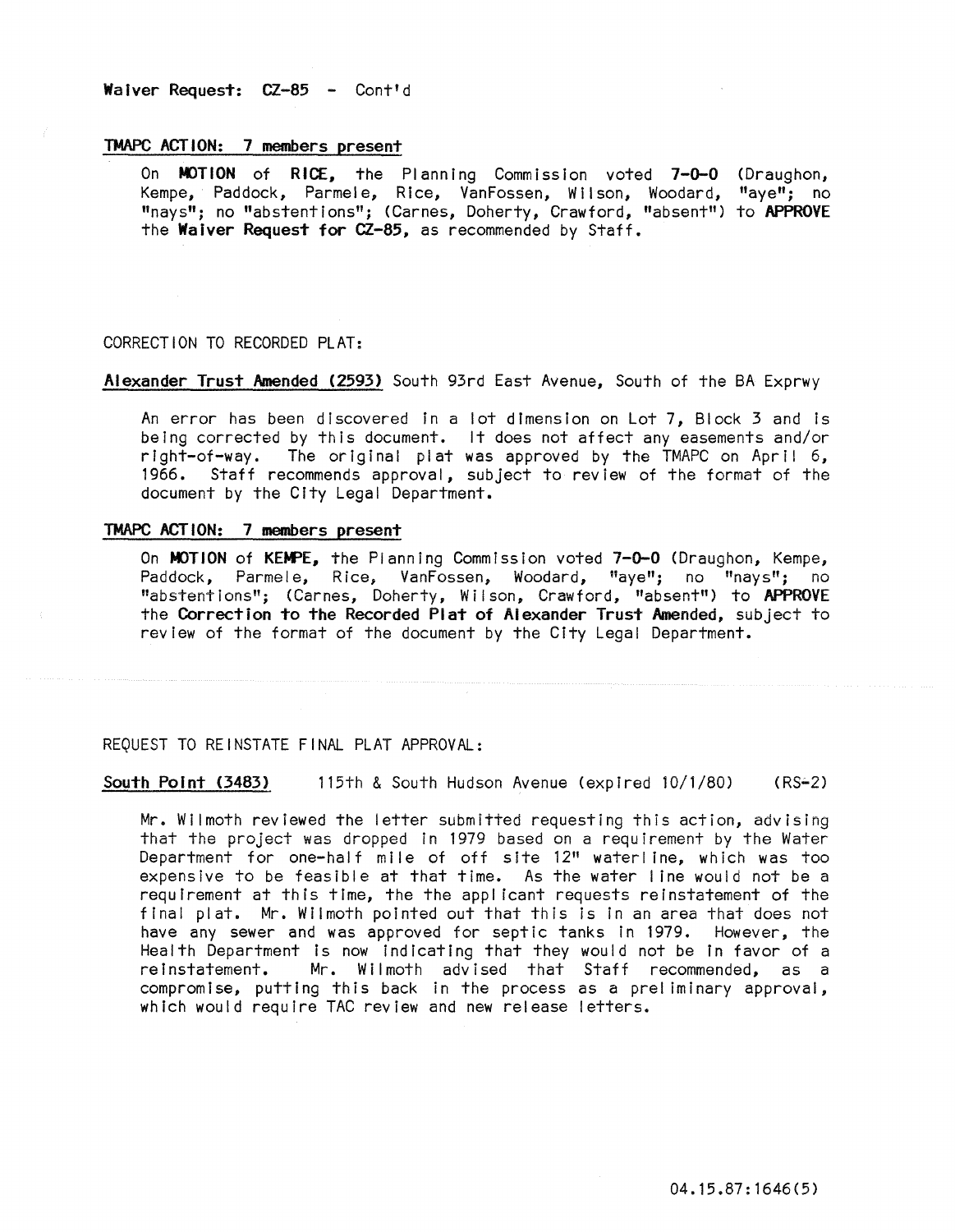South Point - Cont'd

#### Comments & Discussion:

Chairman Parmele Inquired If there had been any changes In the Subdivision Regulations since 1979 that might affect this case. Mr. Wilmoth mentioned DSM requirements, but a detention pond had already been built. In reply to Mr. Draughon he pointed out that, should this be reinstated as a **pral iminary, it would be requIred to go back to TAe, which would provide**  any new requirements.

Mr. Roy Johnsen, representing the applicant, stated agreement to reinstatement as a preliminary, and added that reinstatement would<br>recognize this as an ongoing plat, as opposed to starting fresh. He recognize this as an ongoing plat, as opposed to starting fresh. commented that at the time approval was given on the Final (1/17/79), it was conditioned upon review and approval by the City Engineer and the Health Department. However, he had no objection to Staff's preference that this be reinstated as a Prel iminary.

Mr. Linker stated he had no problems with this procedure as long as it was understood that this would not "grandfather" in anything, i.e. it would have to be presented as is subject to current regulations. Chairman Parmele conf irmed that Staff was suggesting a prel iminary plat approval subject to review by the Technical Advisory Committee. Mr. Wilmoth pointed out that when this was previously reviewed, a prel iminary plat was much less detailed than today's plats, and a conditional Final Plat back then was essentially what a Prel iminary Plat is now.

#### TMAPC ACTION: 8 members present

On MOTION of VANFOSSEN, the Planning Commission voted 8-0-0 (Draughon, Kempe, Paddock, Parmele, RIce, VanFossen, Wilson, Woodard, "aye"; no "nays"; no "abstentions"; (Carnes, Doherty, Crawford, "absent") to APPROVE the Reinstatement of the Plat for South Point as a Prel iminary Plat, subject to review by the TAC.

LOT SPLITS FOR WAIVER:

# L-16840 Williams (1814) 11150 East 99th Street North ( RE)

This is a request to split a  $325' \times 132'$  tract into four lots. Two  $72.5'$  $x$  132' lots, a 100' x 132' lot and a 80' x 132' lot. The subject tract is zoned RE which requires a much larger lot than Is proposed. This action will require a variance of the bulk and area requirements allowable in the RE district in order to permit the development. It was noted that the abutting lots to the south are similar to these being created.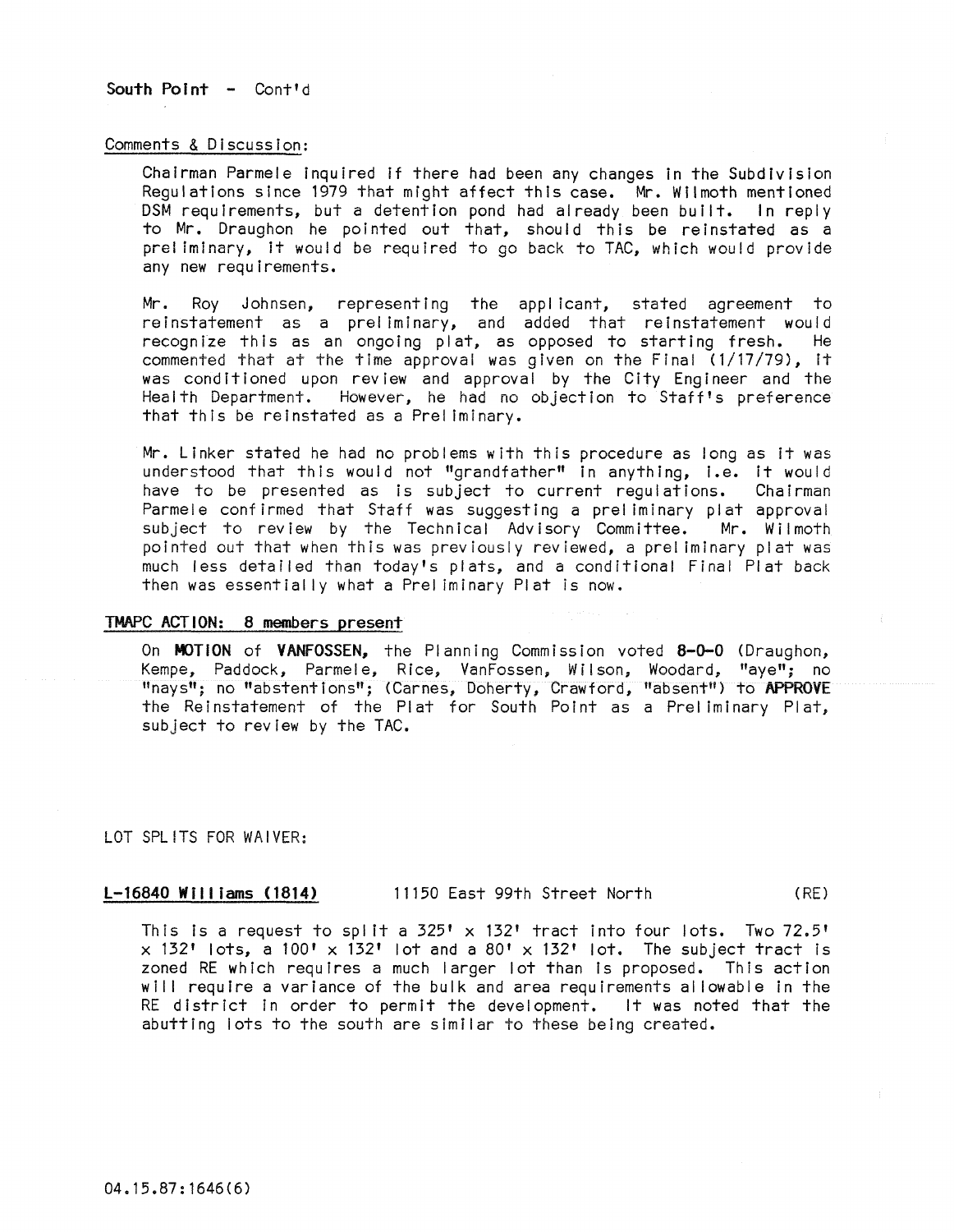The staff recommends that this approval be subject to the following conditions:

- (1) Approval from the County Board of Adjustment for the above mentioned variances of bulk and area requirements.
- (2) A letter from the appl lcable water district stating that water service is available to each of the subject tracts.
- (3) A letter from the applicable sewer department stating that sewer service is available to each of the subject tracts.

The TAC voted unanimously to recommend approval of L-16840, subject to the conditions outl ined by Staff.

# TMAPC ACTION: 8 members present

On MOTION of KEMPE, the Planning Commission voted 8-0-0 (Draughon, Kempe, Paddock, Parmele, Rice, VanFossen, Wilson, Woodard, "aye"; no "nays"; no "abstentions"; (Carnes, Doherty, Crawford, "absent") to APPROVE the lot Split Waiver for L-16840 Williams, subject to the conditions as recommended by the TAC and Staff.

#### \* \* \* \* \* \* \*

l-16844 Girod (3502) 1017-19 North Denver Avenue (RM-1/CS)

This is a request to split off an irregular shaped 8' strip from a 50'  $\times$ 158.1' tract which contains a driveway and attach It to the abutting lot to the south. Several variances of the bulk and area requirements wll I be necessary because the fourplex was built on a substandard lot as compared to today's standards and the age of the development.

Staff recognizes the applicant's attempt to try to "clean-up" the title to this development by merging the driveway to the lot In which it serves. Based on the above mentioned reasons. Staff recommends APPROVAL subject to the fol lowing conditions:

- (1) Approval from the City Board of Adjustment for the variances required In order to permit the lot split. (Includes setbacks and parking variances.)
- (2) Any utility easements that may be necessary or any extensions of service lines that may be necessary In order to service the subject tract.

Staff Inquired how parking would be provided for the north tract (fourplex) If the driveway Is spl it and attached to the south tract. Mr. Girod advised that new parking can be provided for the fourplex from the alley. There were no utility requirements.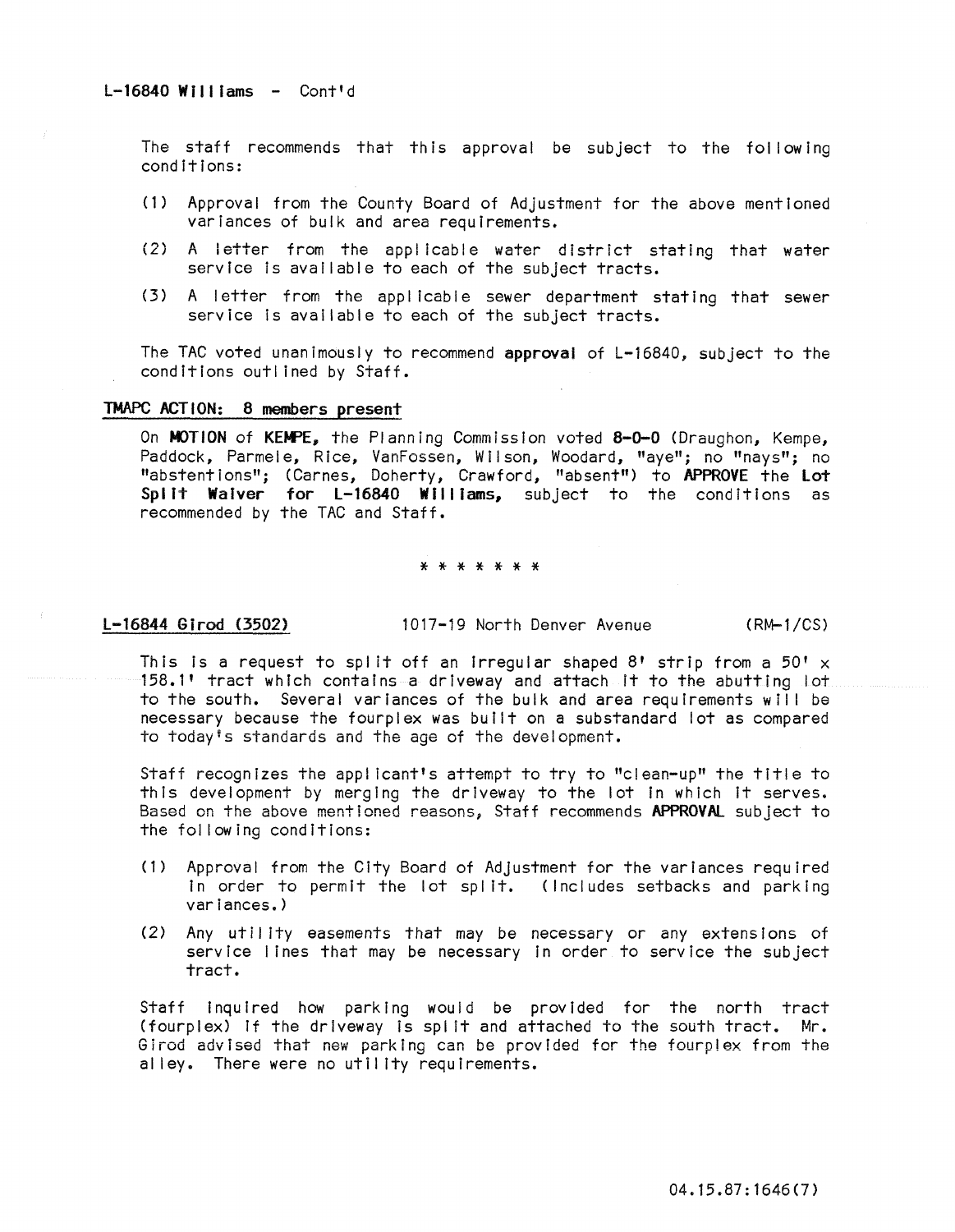The TAC voted unanimously to recommend approval of L-16844, subject to the condition #1 above (Board of Adjustment Approval.)

#### Comments & Discussion:

Mr. Wilmoth advised that condition #2 had already been met; therefore, Staff recommended approval, subjection to condition #1 for BOA approval.

#### TMAPC ACTION: 8 members present

On MOTION of KEMPE, the Planning Commission voted 8-0-0 (Draughon, Kempe, Paddock, Parmele, Rice, VanFossen, Wilson, Woodard, "aye"; no "nays"; no "abstentions"; (Carnes, Doherty, Crawford, "absent") to APPROVE the Lot Split Waiver for L-16844 Girod, subject to condition  $#1$  as recommended **by the TAC and Staff.** 

\* \* \* \* \* \* \*

# L-16845 Roland & Associates (684) 1114 East 68th Street (RS-3)

NOTE: Although the TMAPC action on this item is recorded in these minutes, a ruling by the City Legal Department was made 4/15/87 advising action was null and void. As the property address was incorrectly stated on the agenda, it must be pi aced on a future agenda. The correct address is 11114 East 68th Street South.

This is a request to spilt a irregular-shaped residential lot. This lot was platted the way It Is because of a drainage way and drainage easement that covers the Eastern 1/3 of this tract. A variance will be required in order to permit this lot spl it because each lot must have a minimum of 30' of frontage on a dedicated street, while the proposed development will have only 15' of frontage for each lot.

The staff recommends approval be subject to the following conditions:

- (1) Approval from the Department of Stormwater Management relating to grading and drainage.
- (2) Approval from the City Board of Adjustment for the above mentioned variance.

Staff reminded the TAC that a plat had been submitted for six lots for three duplexes on this tract, under PUD 391 (Southbrook V). Most conditions were routine and a sketch plat approval was recommended 2/28/85. Water & Sewer had advised that sewer Is available, but backwater valves may be required dependent on pad elevation. Subsequently the PUD was denied so the plat is no longer valid. The property Is not "subject to a plat" so this current appl icatlon Is only for a lot spilt.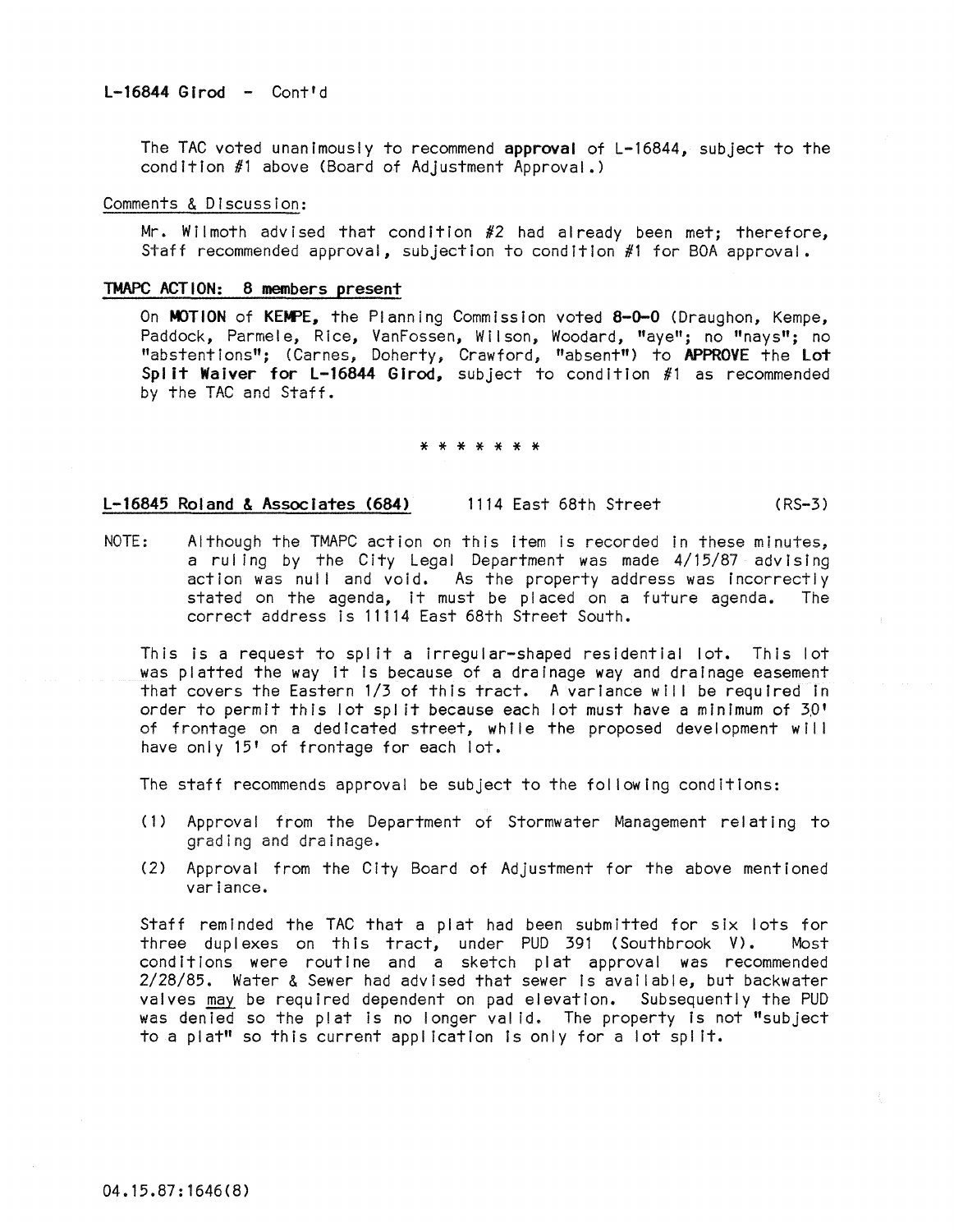# L-16845 Roland & Associates - Cont'd

Department of Stormwater Management advised that they cannot approve the split until review of plans on how the overland relief for the storm sewer Is going to be conveyed through this area. Considerable discussion took place regarding the use of the drainage easement for access. Developer was advised to work closely with Department of Stormwater Management and submit the required plans.

Water and Sewer Department requested an 11' utility easement parallel to the northwest side of the tract.

The TAC voted unanimously to recommend approval of L-16845 subject to the conditions outlined by Staff, further noting the detailed requirements of Department of Stormwater Management, the minimum pad elevation and 11' utility easement required by Water and Sewer Department.

# Comments & Discussion:

Mr. VanFossen requested clarification as to a detention pond or reserve area and requested review of the original plat. Discussion fol lowed as to DSM comments and review of the plat. In reply to Mr. Draughon, Mr. Wilmoth pointed out that a condition of TAC approval was DSM review, and the appl icant would not be able to proceed further without this review.

#### Applicant's Comments:

Mr. Phil Roland (PO Box 660, Coweta) commented that this lot was approximately 50,000 square feet while the normal lot was about 10,000 square feet. He stated that the original plan had proposed five or six lots. Mr. Roland reviewed the proposed building sites and submitted the drainage plan for TMAPC review.

#### Additional Comments and Discussion:

Ms. Kempe agreed with Chairman Parmele that she had no particular problem with this application since It was subject to other city agencies review and approval. In response to Mr. Draughon, Mr. Wilmoth reviewed the conditions as recommended by TAC.

#### TMAPC ACTION: 8 members present

On MOTION of VANFOSSEN, the Planning Commission voted 8-0-0 (Draughon, Kempe, Paddock, Parmele, Rice, VanFossen, Wilson, Woodard, "aye"; no "nays"; no "abstentions"; (Carnes, Doherty, Crawford, "absent") to APPROVE the Lot Spl it Waiver for L-16845 Roland & Associates, subject to the fol lowing conditions:

- 1) Approval from the Department of Stormwater Management relating to grading and drainage.
- 2) Approval from the City Board of Adjustment for the above mentioned variance.
- 3) Minimum pad elevation for sanitary sewer.
- 4) An 11' utility easement along the northwest side.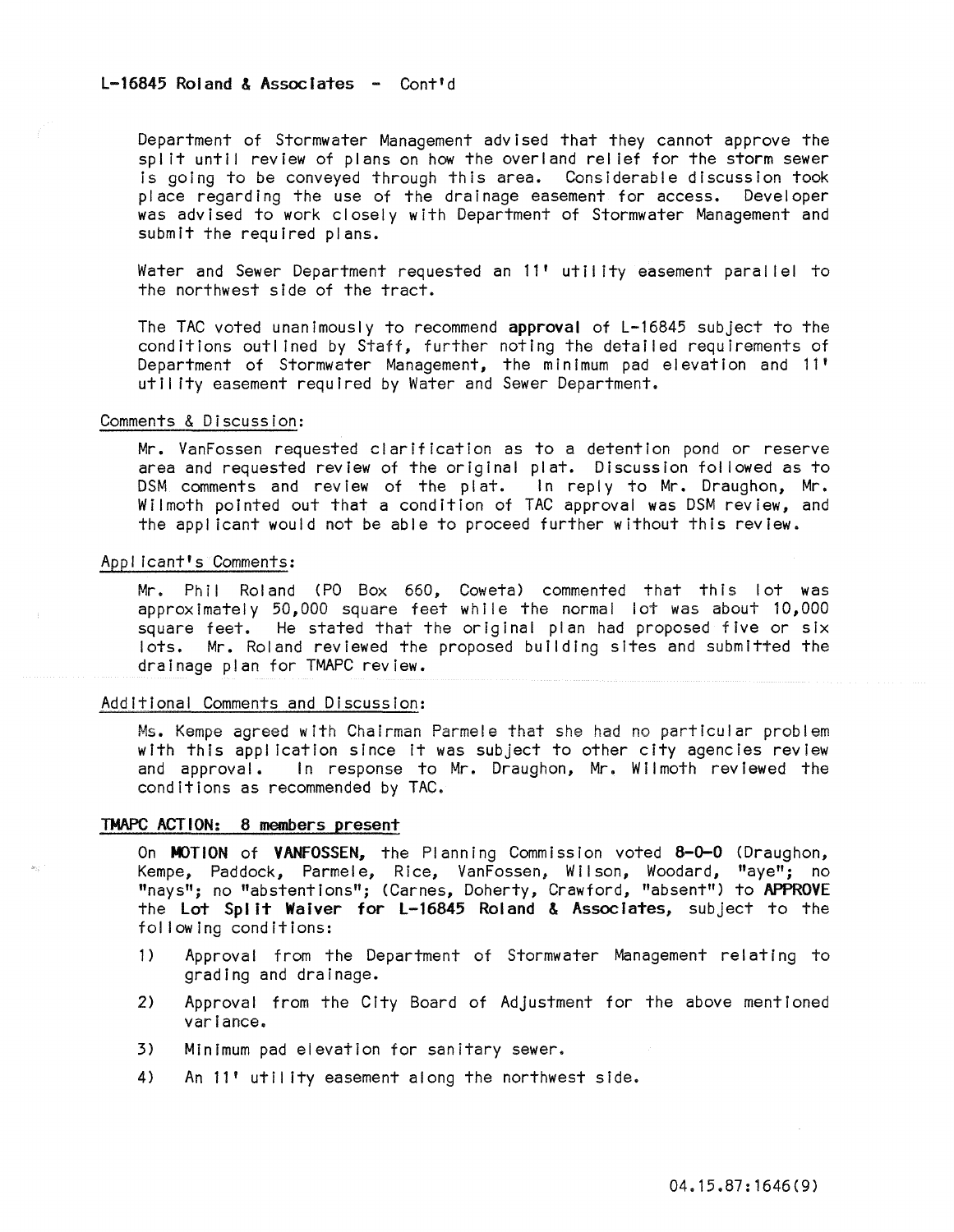LOT SPLITS FOR RATIFICATION OF PRIOR APPROVAL:

L-16848 (603) L-16849 (983) R & F Homes, Inc. L-16850 (783) Anderson Properties

#### TMAPC ACTION: 8 members present

On MOTION of KEMPE, the Planning Commission voted 8-0-0 (Draughon, Kempe, Paddock, Parmele, Rice, VanFossen, Wilson, Woodard, "aye"; no "nays"; no "abstent Ions"; (Carnes, Doherty, Crawford, "absent") to APPROVE the Above Listed Lot Spl Its for Ratification of Prior Approval, as recommended by Staff.

ZONING PUBLIC HEARING:

Application No.: Z-6153 Applicant: Young (Carroll)<br>Location: NW/c of South Me Location: NW/c of South Memorial & East l11th Street Size of Tract: 39.87 acres Present Zoning: AG Proposed Zoning: CS, OL & RM-2

Date of Hearing: April 15, 1987 Presentation to TMAPC by: Mr. Terry Young, PO Box 3351 (583-4611)

# Relationship to the Comprehensive Plan:

The District 26 Plan, a part of the Comprehensive Plan for the Tulsa Metropol itan Area, designates the subject property Medium Intensity - Commercial (10 acre node) and Low Intensity - No Specific Land Use.

According to the "Matrix Illustrating District Plan Map Categories Relationship to Zoning Districts," the proposed CS District is in The proposed OL accordance with the Plan Map at the 10 acre node. District may be found in accordance with the Plan Map for the Low Intensity portion and the proposed RM-2 District is not in accordance with the Plan Map for the Low Intensity portion.

#### Staff Recommendation:

Site Analysis: The subject tract is 39.87 acres in size and is located at the northwest corner of South Memorial Drive and East l11th Street South. It is partially wooded, gently sloping, vacant and is zoned AG.

Surrounding Area Analysis: The tract Is abutted on the north by a vacant sing I e-family dwelling that has been approved for a golf driving range, zoned AG; on the east across Memorial Drive by vacant property and portable building sales, zoned CS; on the south across 111th Street by a vacant single-family dwel ling and stables, zoned AG; and on the west by a riding stables facility, zoned AG.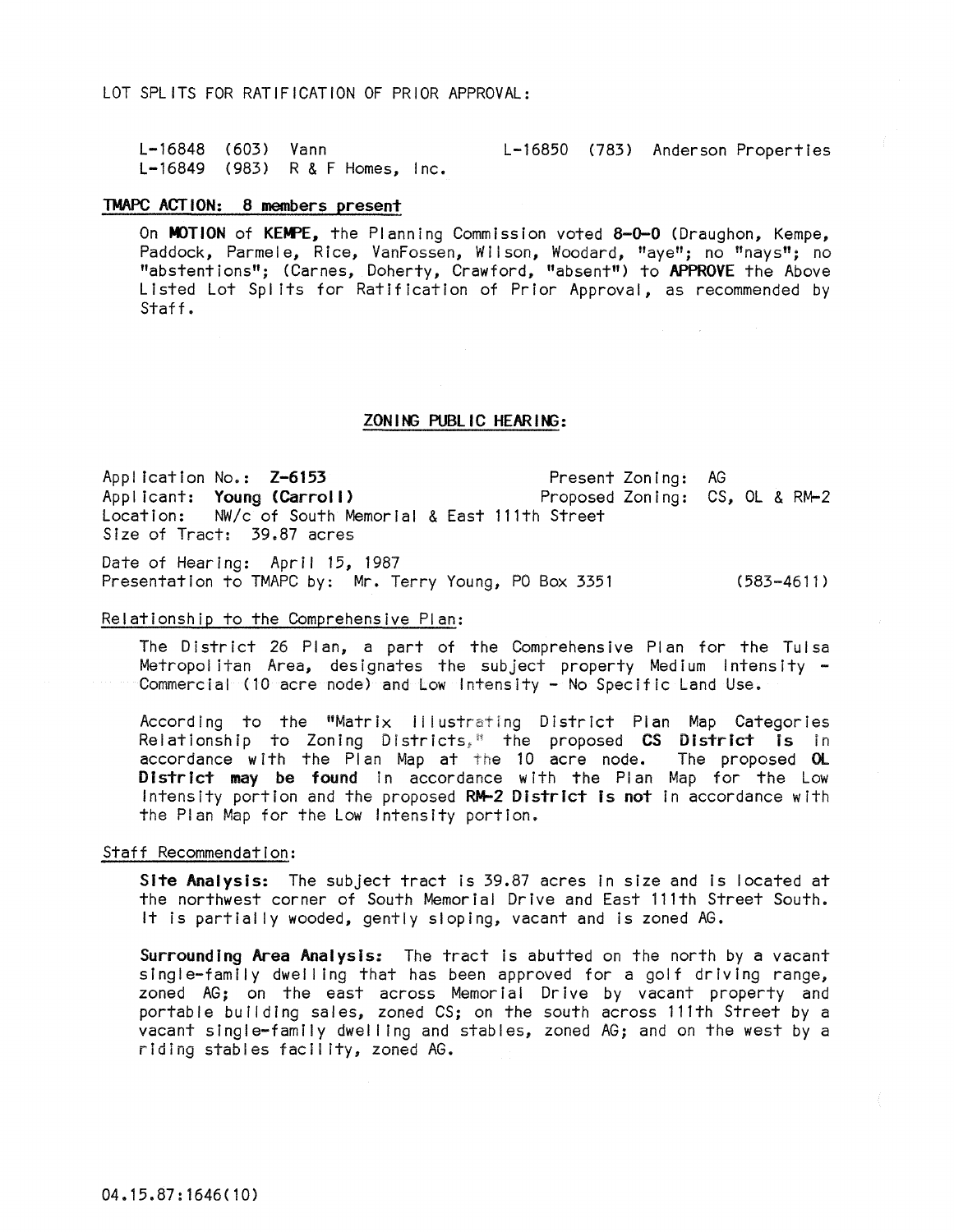Zoning and BOA Historical Summary: The City of Bixby has permitted commercial zoning and development along the east side of Memorial Drive. The Board of Adjustment has approved a medium Intensity use abutting the subject tract to the north.

Conclusion: The subject tract qualifies as a 10 acre Type II Node due to its location at the Intersection of a Primary and Secondary Arterial Street. Commercial zoning on the east side of Memorial would also support commercial zoning. The requested RM-2 zoning would not be consistent with either the Comprehensive Plan or Development Guldel ines for the Interior portion of the subject tract.

Therefore, Staff recommends APPROVAL of 10 acres of CS zoning (measured from the centerline of the streets) with a 300 foot wrap around buffer of RM-O zoning along the west and part of the north with OL 330' deep on the Memorial frontage. For the balance of the subject tract, Staff recommends DENIAL of the requested RM-2 zoning and APPROVAL of RS-3 zoning in the alternative.

NOTE: Revised legal is to be furnished by the applicant.

# Applicant's Comments:

Mr. Terry Young, representing Alden & Hazel Carroll, presented scenarios combining the the Comprehensive Plans of Bixby and Tulsa at this particular location, which Is In the far southeast corner of the Tulsa city I imlts, adjacent to Bixby city I imlts. He pointed out that a special study done on Memorial Drive indicated a corridor depth of 1,320' along Memorial. Mr. Young stated he preferred a combination of the two Plans with the existing zoning patterns, and presented a request for commercial 550' along Memorial with a 990' depth; OL of 770' with a 660' depth; 770' of RM-i with a 330' depth; and RS=2 of 330' with a 1,320' depth.

In reply to Ms. Wilson, Mr. Young stated he thought there was a planned depth for medium Intensity of 990' on the southwest corner (along 111th Street), according to the Bixby Comprehensive Plan. He added the zoning was not In place and the map he was using was from the special study. Ms. Wilson pointed out that the TMAPC never approved this special study.

Mr. Gardner commented that 1/4 mile on either side of Memorial just Indicated that this was the boundaries of the area under study and should not be construed as a recommendation for zoning. Mr. Gardner advised Staff did not have a problem elongating the commercial east and west as long as It did not go over ten acres, as this Is what Is in the Development Guidelines. He added that this street was one of the areas under consideration In the upcoming amendment to the Development Guidelines. In reply to Chairman Parmele, he advised that the proposed amendment cal led for commercial on the west side consistent with the east side, of 330' of depth with a PUD filing.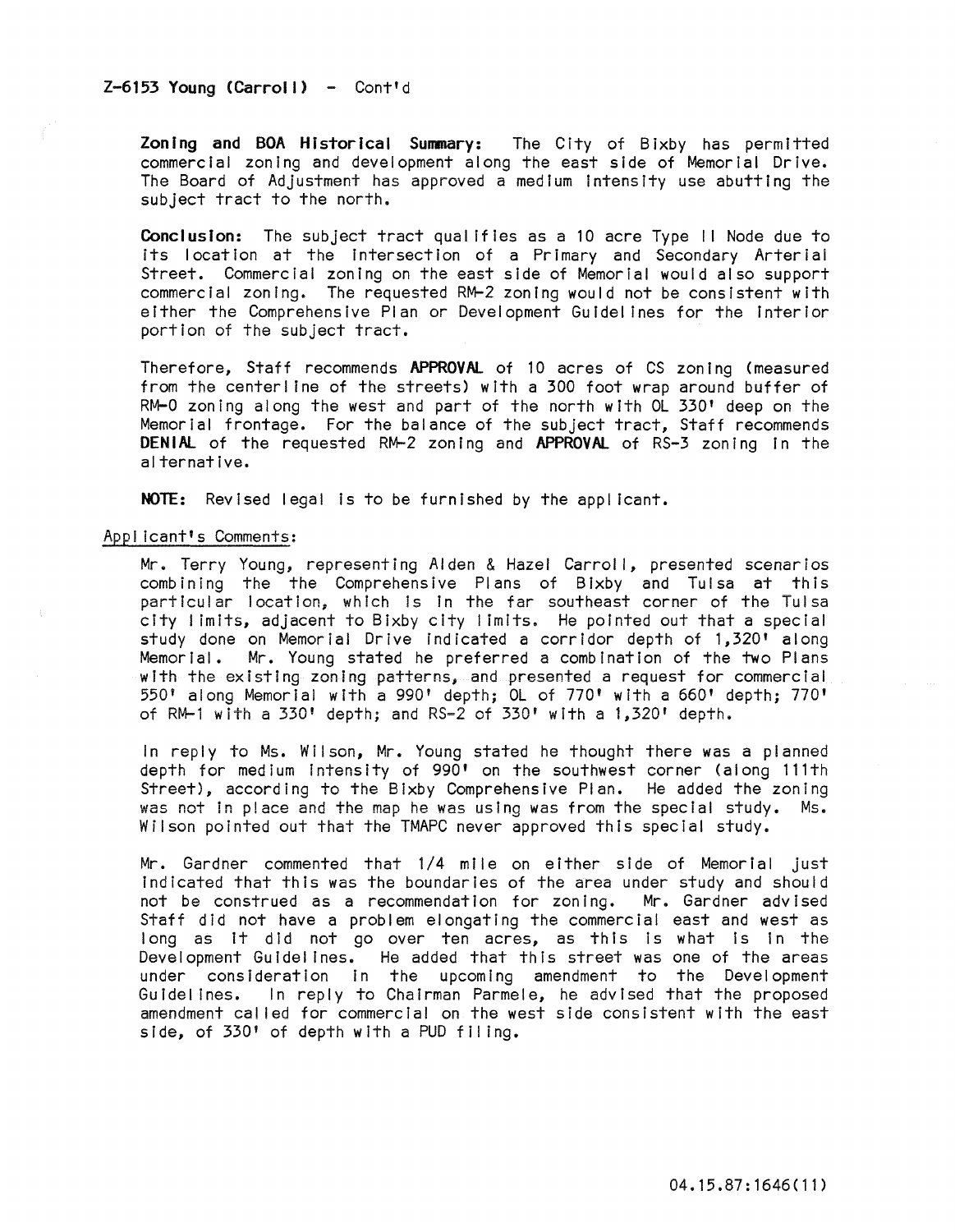# Z-6153 Young (Carroll) - Cont'd

Mr. Paddock asked Mr. Young If he was agreeable with the Staff recommendation in regard to the ten acres of  $\check{C}S$ . Mr. Young stated his request was for 12.5 acres, which he based upon the zoning granted on two of the other three corners. Mr. Paddock then inquired if the applicant was agreeable to the wraparound of RM-1. Mr. Young stated he had amended his request to reflect this, and added that where the Staff had recommended RS-3, the applicant was seeking RS-2. In reply to Mr. Paddock, Mr. Young stated that due to the fact that they were asking for an Increase In office and commercial, he felt a less dense residential category would be a fair trade.

Chairman Parmele asked Mr. Young if the request for OL al igned with the CS across Memorial (east) as far as depth. Mr. Young reviewed the zoning patterns of this area across Memorial. Mr. Gardner advised that the northeast corner currently had 8.8 acres of CS and the southeast corner had 9.3 acres of CS, while the Development Guidelines allowed a maximum of ten acres. Mr. Gardner acknowledged that the current study of Special Mr. Gardner acknowledged that the current study of Special Consideration Areas for Low and Medium Intensity would take Into consideration the strip zoning of commercial on the Bixby frontage. He added that Staff based their recommendation on the fact that the study had not yet been approved; therefore, the existing circumstances must be considered. Chairman Parmele confirmed that Staff's main objection was the request for 12.5 acres versus 10 acres. Mr. Gardner added that, should the TMAPC approve the 12.5 acres, It would be amending the Development Guidelines.

Mr. VanFossen Inquired as the purpose of the zoning at this point, and why was the 2.5 acres that critical as the applicant was not submitting a PUD. Mr. Young stated his client was wanting the same treatment as the other three corners In Bixby.

# Review Session:

Mr. Draughon pointed out that the DSM comments indicated that on-site detention would be required unless the Bixby City Engineer al lowed fees-in-I leu-of detention. He inquired who would be making this decision, and if fees were allowed, who would get the fees. Mr. Gardner advised that DSM would be Investigating this as It would have to be platted.

Mr. VanFossen moved for approval of the Staff recommendation, with an amendment from RM-O to RM-l to al low more Intensity. He added that, until the TMAPC could see something to Indicate a basis for the use, he felt the Development Guidelines should be followed. Mr. Paddock agreed with Mr. VanFossen as he did not think that the 2.5 acres difference between the Staff's recommendation and the applicant's request was critical enough to violate the Development Guidelines.

Chairman Parmele commented he agreed with the applicant In that an applicant should not have to wait for possibly another  $3 - 4$  months to see what the amendments might be to the Development Guidelines, and he agreed based on the surrounding zoning patterns of what Bixby has zoned. Ms. Wilson commented that the Commission should keep in mind the basis for the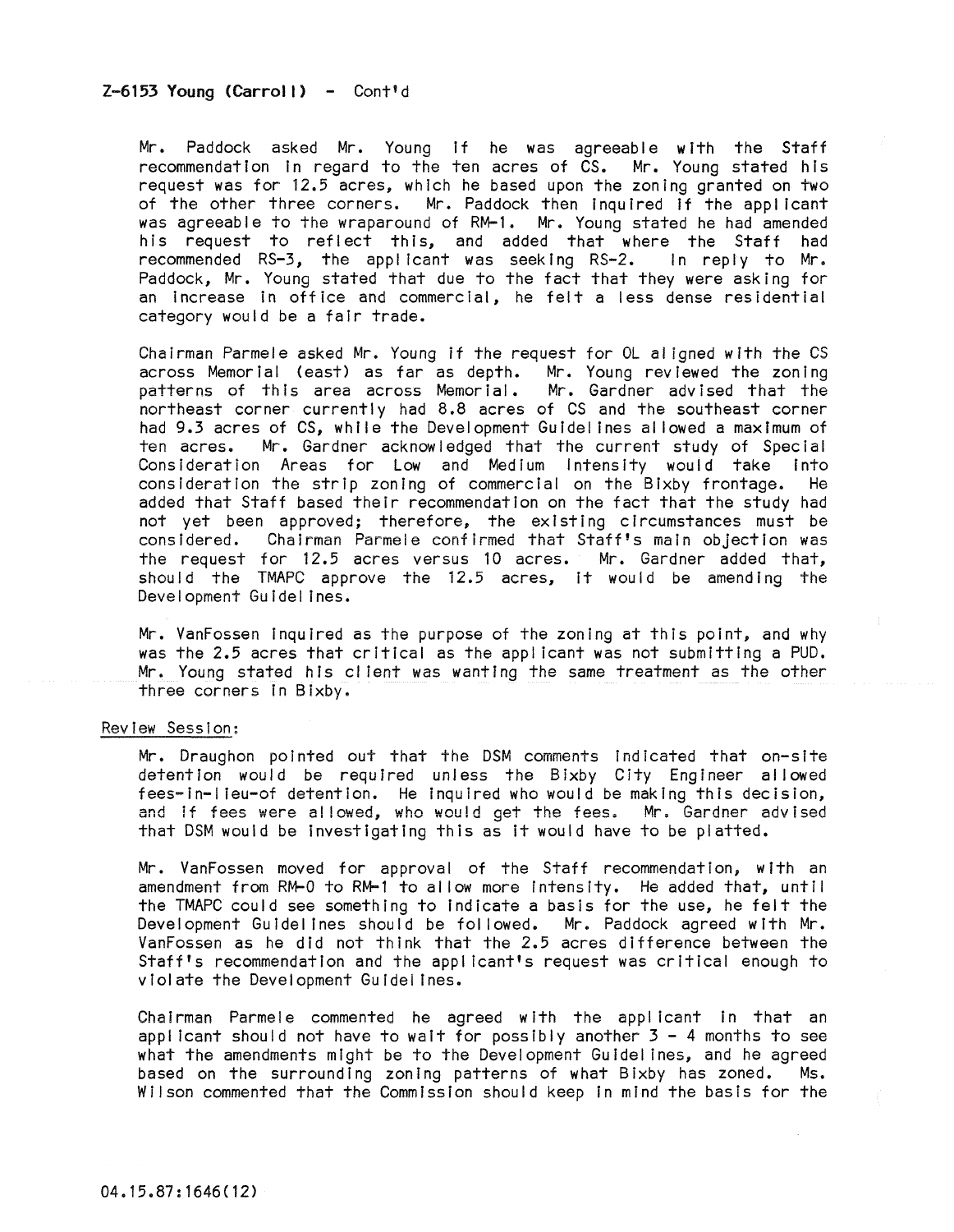special study which was to not have Memorial stripped out as It Is between 11th and 51st. Ms. Wilson commented she agreed with those who wished to stay within the Development Guldei ines. Chairman Parmele stated he was not opposed to the zoning, but he was opposed to the form of the motion In the way the zoning was outlined.

# TMAPC ACTION: 8 members present

On MOTION of VANFOSSEN, the Planning Commission voted 6-2-0 (Draughon, Kempe, Paddock, VanFossen, WI I son, Woodard, "aye"; Parmele, Rice, "nay"; no "abstentions"; (Carnes, Doherty, Crawford, "absent") to APPROVE Z-6153 Young (Carroll) for ten acres CS, a 300' wraparound buffer of RM-1 along the west part of the north with a 330' depth of OL on the Memorial frontage, and RS-3 on the balance of the subject tract.

## Legal Description:

The following described zoning, all in Section 26, T-18-N, R-13-E, Tulsa County, Oklahoma, to-wit:

CS Zoning: The SE/4 of the SE/4 of the SE/4 of Section 26;

OL Zoning: The E/2 of the NE/4 of the SE/4 of the SE/4 of Section 26;  $\frac{1}{20}$  RM-1 Zoning: The  $\frac{1}{2}$  of the SW/4 of the SE/4 of the SE/4 and the south 300' of the east 300' of the NW/4 of the SE/4 of the SE/4 and the south 300' of the west 330' of the NE/4 of the SE/4 of the SE/4 of Section 26;

RS-3 Zoning: The west 360' of the south 960' of the SE/4 of the SE/4 and the north 360' of the west 990' of the SE/4 of the SE/4.

\* corrected sper the TMAPE

#### OTHER BUSINESS:

# PUD 108-A: SE/c of East 31st Street & South 73rd East Avenue

# Staff Recommendation: Detail Landscape Plan

The subject tract has an area of 1.5 acres and is located southeast of the Intersection of East 31st Street and South 73rd East Avenue. PUD 108-A was approved by the TMAPC and City Commission for a church parking lot with no overnight storage of church vehicles (buses in particular) of any type. The Development Standards for PUD 108-A are as fol lows:

- 1) That the appl icant's Outline Development Plan be made a condition of approval, unless modified herein.
- 2) Development Standards: Land Area: 1.5 acres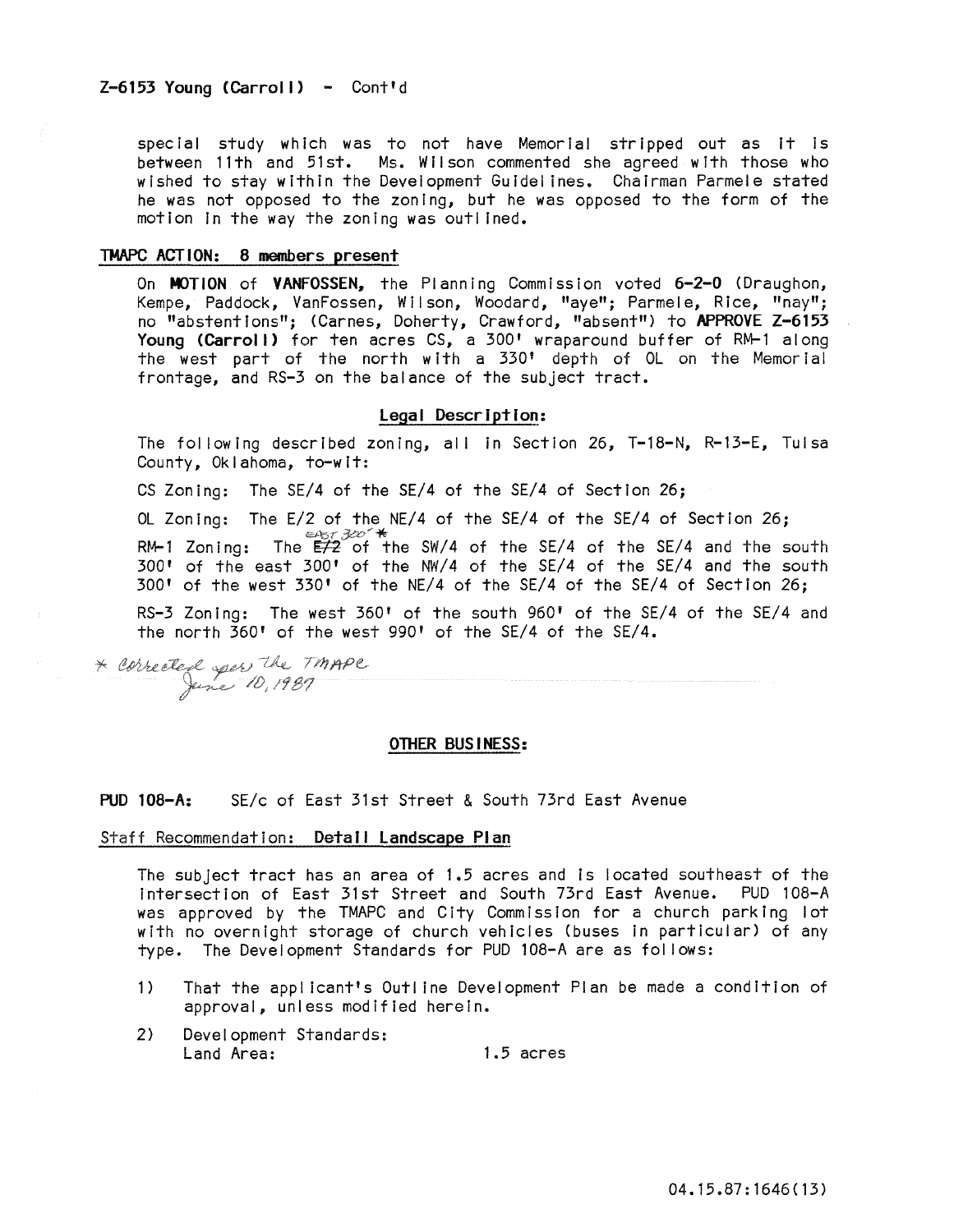| Permitted Uses:                | Church parking lot with no overnight<br>storage of Church vehicles (buses in<br>particular) of any type.                                     |
|--------------------------------|----------------------------------------------------------------------------------------------------------------------------------------------|
| Minimum Landscaped Open Space: | 3' tall landscaped berm on the south,<br>north and west boundaries with 3'<br>tall shrubbery and trees on the top<br>of the berm.            |
| Minimum Screening:             | East boundary - 6' tall solid<br>screening fence repaired and<br>maintained upon completion of the<br>parking lot by the lot owner.          |
| Drainage:                      | All storm water shall managed on the<br>site at a level not to exceed the<br>run-off from said area prior to it<br>being paved and improved. |

- 3) That a Detail Landscape Plan shall be submitted to and approved by<br>the TMAPC prior to issuance of a Building Permit. Required the TMAPC prior to issuance of a Building Permit. landscaping shall be maintained and replaced as needed as a continued condition of granting the Building Permit.
- 4) That the two drives on South 73rd East Avenue shall be directional drives and al low traffic to enter or exit only from, or to the north as shown on the Plan.
- 5) That no Building Permit shall be Issued until the requirements of Section 260 of the Zoning Code has been satisfied and approved by the TMAPC and filed of record In the County Clerk's office, ncorporatlng within the Restrictive Covenants the PUD conditions of approval, making City of Tulsa beneficiary to said Covenants.
- 6) The City of Tulsa Traffic Engineer has reviewed the Outl ine Development Plan and recommends the fol lowing requirements:
	- a) That the landscape berm which Is to be constructed on the City right-of-way, be bu11t In such a manner as to provide adequate sight distance at the intersection of the private parking lot driveways and South 73rd East Avenue.
	- b) That the landscape berm which Is to be located on the City right-of-way provide for pedestrian use of the grassed area behind the curb on the east side of South 73rd East Avenue.

NOTE: Although no Detail Site Plan review requirement was made on PUD<br>108-A. Staff would note that the proposed aisle widths and space Staff would note that the proposed aisle widths and space dimensions do not meet standard planning design criteria for lots of this type.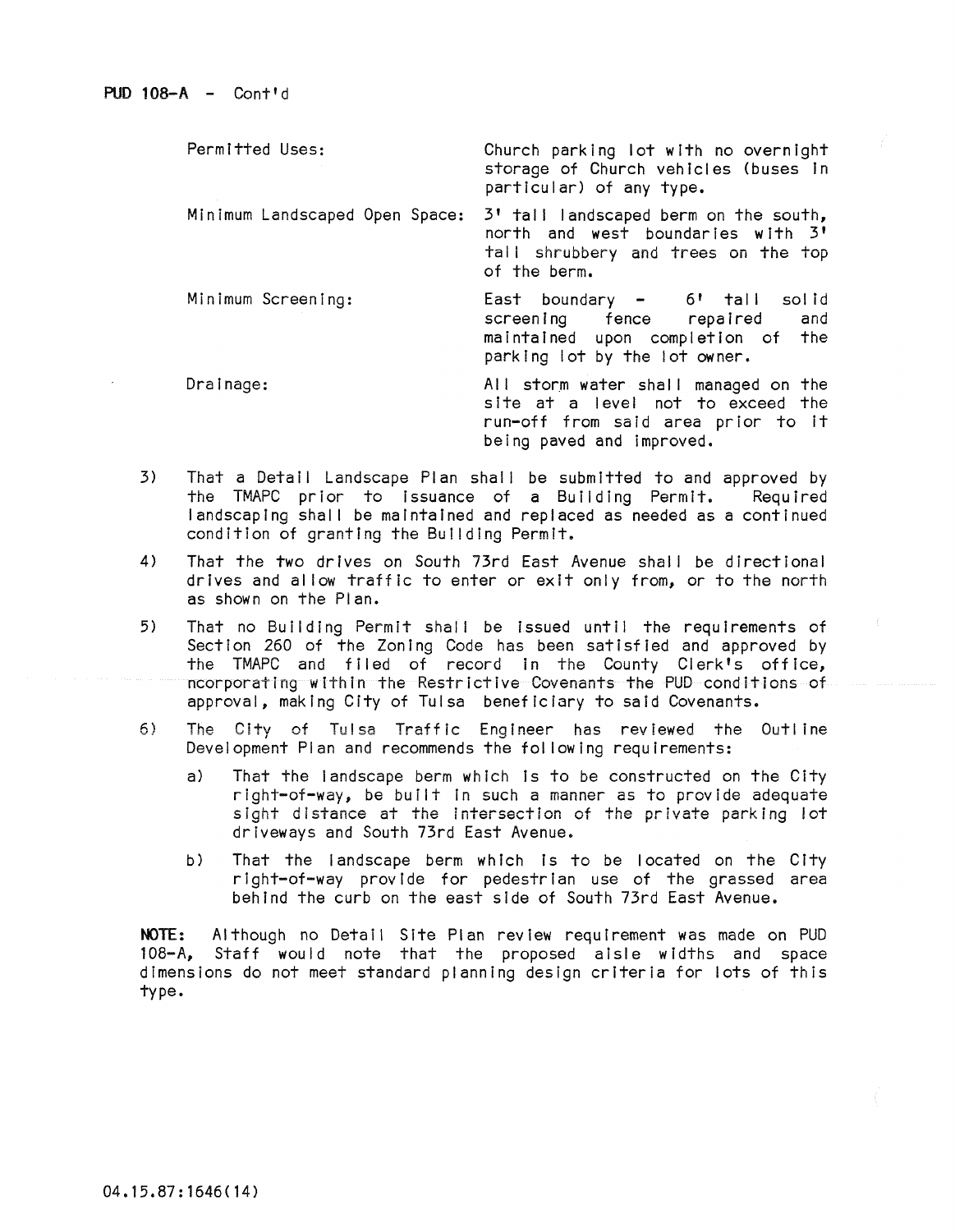The submitted Detail Landscape Plan Initially only Indicated a 3' tall berm with 3' tall landscaping on the south and part of the west boundary. The parking lot design and requirements for detention of storm water at the north end will cause the parking lot to be approximately 5' above the level of the cul-de-sac and townhouses to the north. The elevated parking lot will cause the top of a 3' berm to have a 1:1 slope with the top of the street curb. Although the language of the PUD would require placement of the berm In this location, Staff would be supportive of a minor amendment to delete all or a portion of the berm while reducing the shrubbery spacing dimension from  $5'$  on center to  $3.5'$  on center on the north boundary only for a more dense screen at the time of parking lot construction. Staff strongly recommends the 3' berm be constructed on al I of the south and west boundaries with the shrubbery and trees as indicated on the Plan. A drainage catch-basin and storm sewer is indicated on the Plan to carry water from the site to the north.

Therefore. Staff recommends APPROVAL of the Detail Landscape Plan with landscaping to be as shown on the submitted Plan, Including a 3' berm on the north, south, and west boundaries, or approval subject to TMAPC approval of a minor amendment to delete the berm only from the north boundary and reduce the spacing of the burford holly shrubs along the north boundary only from 5' on center to 3.5' on center.

# Comments & Discussion:

Mr. Frank clarified Staff's recommendation on a minor amendment to delete the berm, which might require a continuance of this case In order to meet advertising and notification requirements. Mr. Linker advised that the TMAPC could always continue a case should they feel more notice was needed. He stated he was not sure that, since this involves the berming, it was not already a part of the Detail Landscape Plan, which had been<br>advertised. Mr. VanFossen commented he would have a problem deleting the Mr. VanFossen commented he would have a problem deleting the berm wIthout the abutting property owners being notified.

#### Appl lcant's Comments:

Mr. Bob Swanson, architect for the church, stated that the appl icant would agree to a compromise solution in order to expedite this appl icatlon. Mr. VanFossen suggested the parking on the north be pul led back far enough to allow a sufficient berm. Mr. Swanson stated they would do whatever was deemed necessary by the TMAPC.

# TMAPC ACTION: 8 members present

On MOTION of VANFOSSEN, the Planning Commission voted 7-1-0 (Draughon, Paddock, Parmele, Rice, VanFossen, Wilson, Woodard, "aye"; Kempe, "nay"; no "abstent Ions"; (Carnes, Doherty, Crawford, "absent") to APPROVE the Detail Landscape Plan for PUD 108-A Woodlake Assembly of God Church, as revised to include a  $3'$  berm and subject to a revision of the parking spaces on the north end of the parking lot, If needed.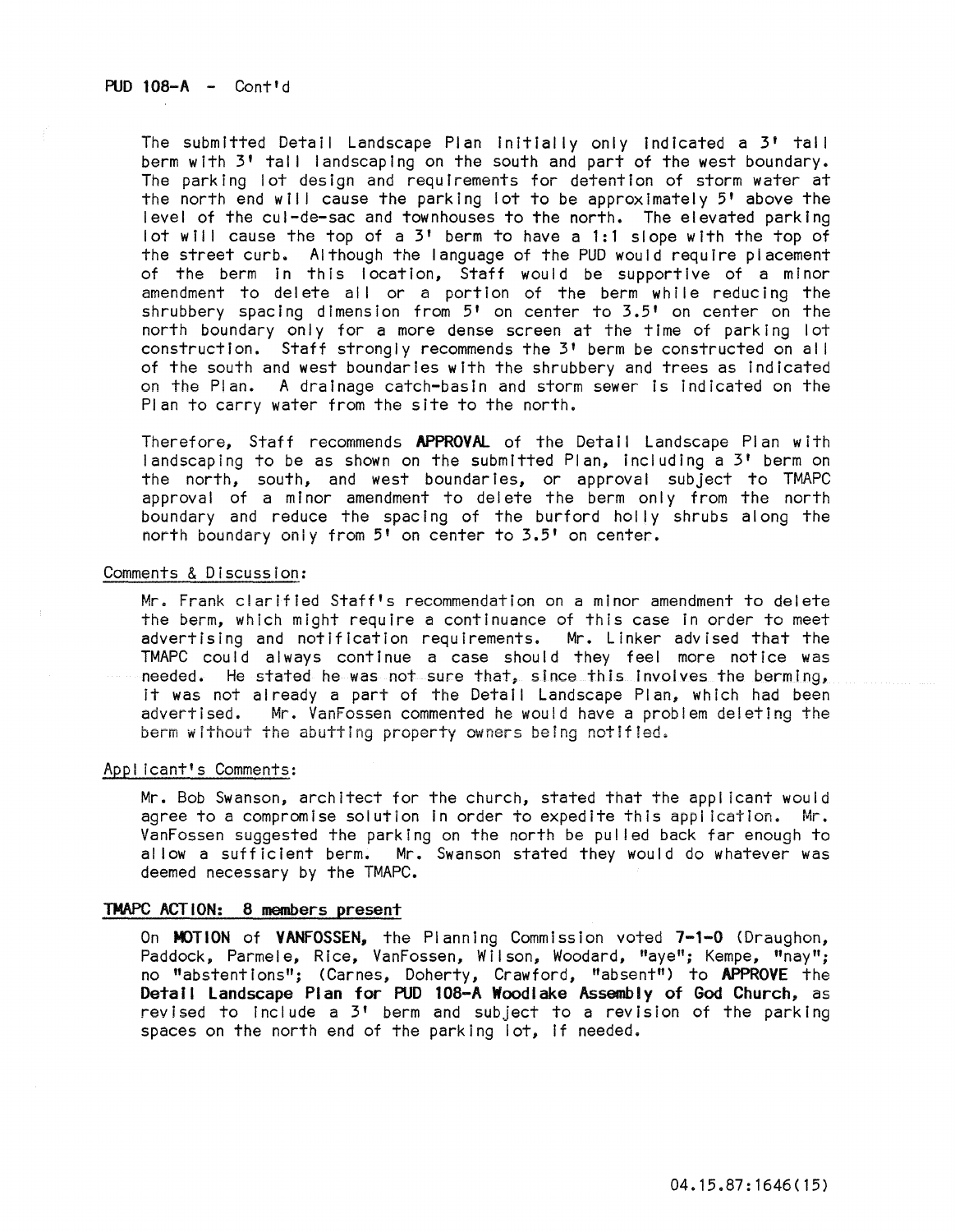#### PUD 268-9: Lot 6, Block 2, Woodland Glen Extended II, being 9341 South 93rd East Avenue

# Staff Recommendation: Minor Amendment to Side Yard Setback

The subject tract is described as Lot 6, Block 2, Woodland Glen Extended II and Is located at 9341 South 93rd East Avenue. The applicant is requesting that the minimum side yard for the proposed single-family residence be reduced from 5' to 4.5'. Lot 6 is 49' wide.

Staff considers this request minor and recommends APPROVAL subject to the submitted plot plan and subject to meeting all other provisions of the City Codes including, but not limited to, the Zoning Code and Building Code.

#### \* \* \* \* \* \* \*

PUD 268-10: Lot 3, Block 2, Woodland Glen Extended II, being 9329 South 93rd East Avenue

# Staff Recommendation: Minor Amendment to Side Yard Setback

The subject tract is described as Lot 3, Block 2, Woodland Glen Extended II and is located at 9329 S. 93rd East Avenue. The applicant is requesting that the minimum side yard for the proposed single family residence be reduced from 5' to 4.5'. Lot 3 Is 49' wide.

Staff consIders this request minor and recommends APPROVAL subject to the submitted plot plan and subject to meeting all other provisions of the City Codes including, but not limited to, the Zoning Code and Building Code.

#### \* \* \* \* \* \* \*

PUD 268-11: Lot 8, Block 1, Woodland Glen Extended II, being 9229 South 94th East Avenue

# Staff Recommendation: Minor Amendment to Side Yard Setback

The subject tract Is described as Lot 8, Block 1, Woodland Glen Extended II and is located at 9229 South 94th East Avenue. The applicant is requesting that the minimum side yard setback on the north side of the proposed residence be reduced from 5' to 4'. A 5' utility easement exists on the south side. Lot 8 Is 49' wide.

According to the plot plan, "dimensions shown are over frame." This means that the setbacks on the side yards shown on the plan will be reduced by siding and other exterior materials; specifically, the ultimate north side yard will be less than 4', and the facia and exterior materials on the south side of the residence will likely encroach into the utility easement.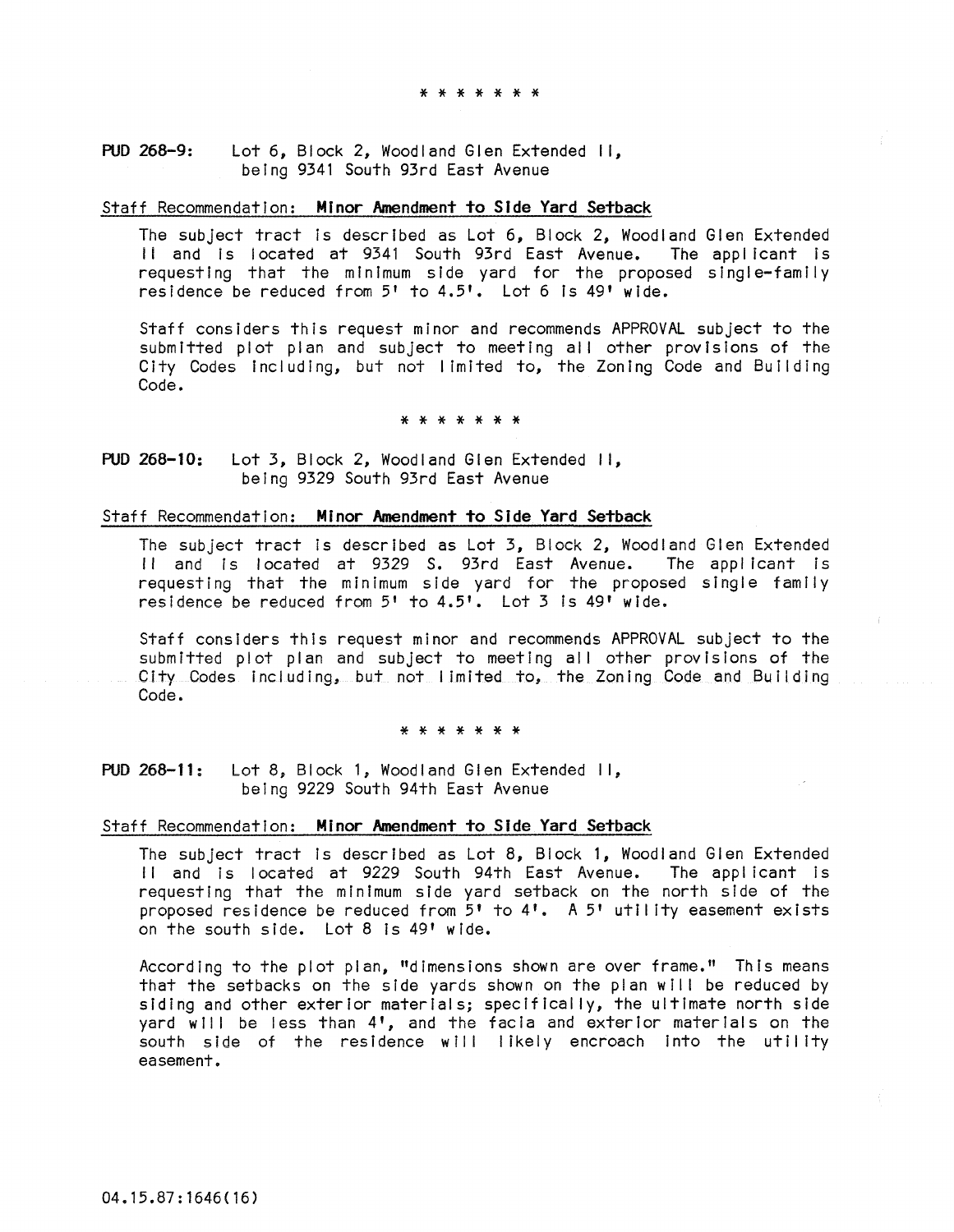Therefore, although staff finds the request minor, APPROVAL Is recommended only as follows:

- (1) Subject to the submitted plot plan.
- (2) That no portion of the proposed dwel ling shall be less than 6' from the dwel lings constructed on abutting lots to the north and south.
- (3) Compliance is required with all other City Codes including, but not limited to, the Zoning Code and Building Code.
- (4) That if any portion of the proposed dwelling encroaches into the utility easement on the south, approval shall be required from the City of Tulsa and the appropriate other private utilities.

# Comments & D!scusslon:

Mr. Frank advised that, according to the applicant, the note on the survey "dimensions shown are over frame" was In error. This meant that the side yard setback dimensions shown on the survey would be compl led with.

#### TMAPC ACTION: 8 members present

On MOTION of RICE, the Planning Commission voted 8-0-0 (Draughon, Kempe, Paddock, Parmele, Rice, VanFossen, Wilson, Woodard, "aye"; no "nays"; no "abstentions"; (Carnes, Doherty, Crawford, "absent") to APPROVE the Minor Amendment for Side Yard Setbacks for PUD 268-9, PUD 268-10 and PUD 268-11, as recommended by Staff.

There being no further business, the Chairman declared the meeting adjourned at 2:47 p.m.

Date Approved Chairman

ATTEST: Secretary